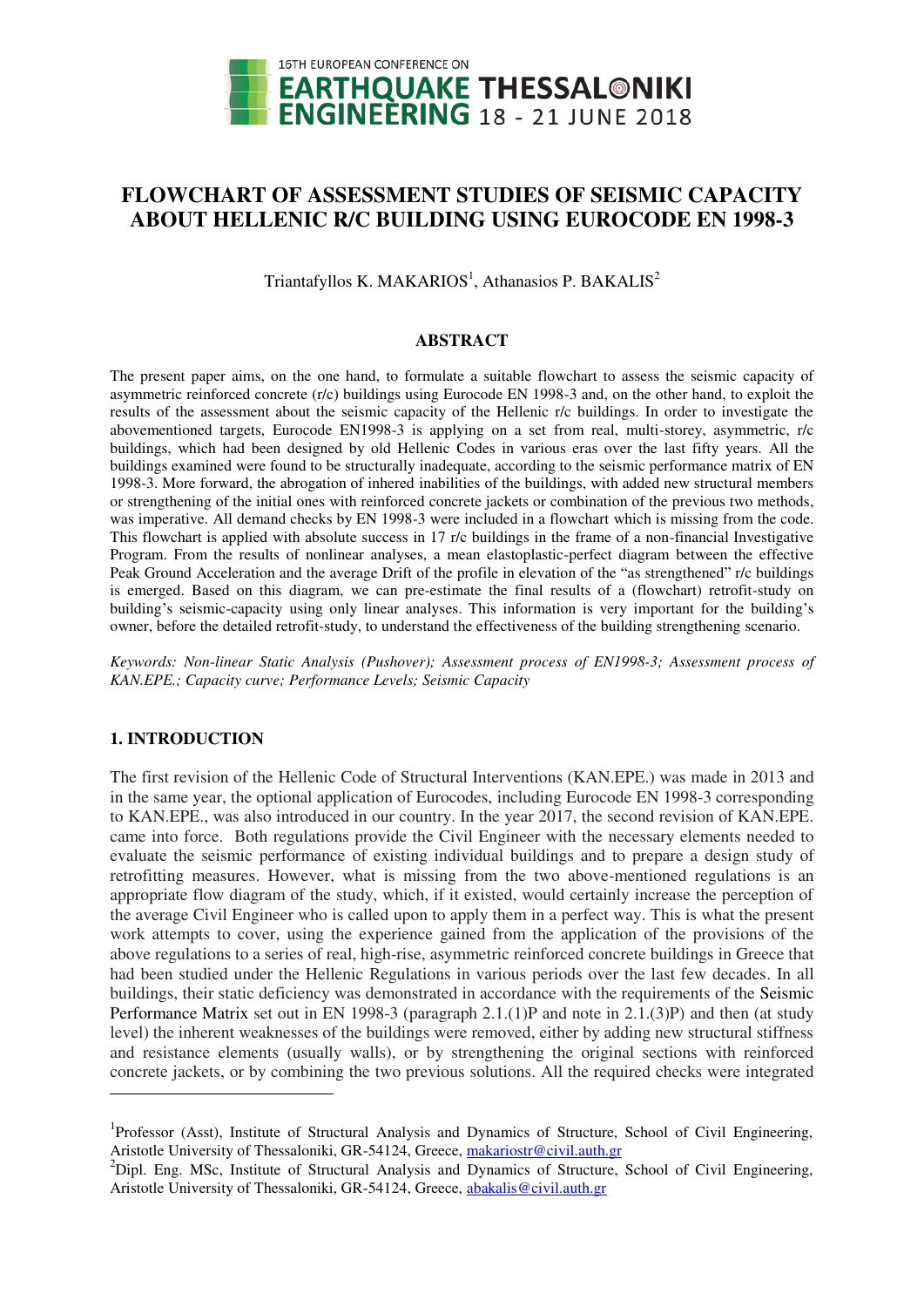into a single flowchart (Figure 1) that is presented. The present paper also provides aggregate results from the assessment of the seismic capacity of buildings. These results demonstrate the effectiveness level of EN 1998-3 provisions and thus, useful conclusions can be drawn for the retrofitting of these buildings.



Figure 1. Flowchart of assessment and retrofit procedure of Eurocode EN 1998-1.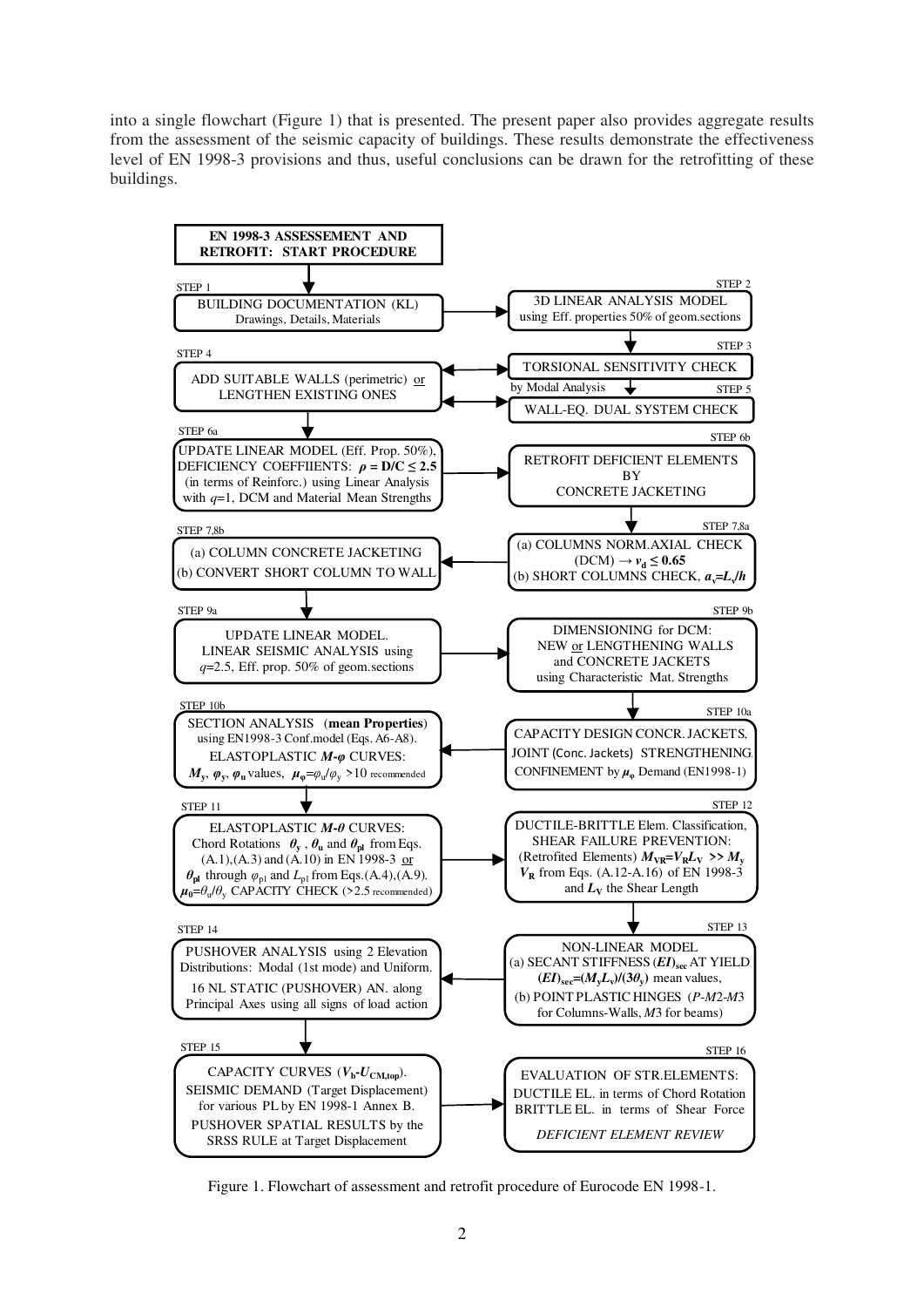# **2. METHODOLOGY**

In the frame of an internal, non-financial, Investigative Program that took place at the Institute of Structural Analysis & Dynamics of Structures, Division of Structural Engineering, School of Civil Engineering of Aristotle University of Thessaloniki, a series of Diploma Theses have been drafted over the last three years, all of which had the same goal, while only the study object was changing (Athanasiadis 2016, Valanos 2016, Varsamis 2016, Gkiokas 2016, Loutroukis 2015, Lolos 2016, Migkos 2016, Pilavaki 2016, Sarantou 2016). Each Diploma Thesis had as its main objective the assessment / retrofitting of an existing multi-storey asymmetrical r/c building under Eurocode EN 1998-3, but differed from each other in respect to each building under consideration. Given that no flowchart is proposed both from EN 1998-3 and KAN.EPE. (2nd Revision), in the Diploma Theses we came up, after further consideration, on a new flowchart (Figure 1) that is as much as possible compatible with the provisions of the abovementioned regulations. This flowchart had the following key points:

- 1. A theoretical estimate of the actual quality of concrete and its corresponding (mean) modulus of elasticity as well as of the class of the reinforcing steel was made for each investigated building, since our investigation was primarily directed to determine the computational path and not a real retrofit study with immediate application. Consequently, neither destructive nor other *in-situ* methods of detecting material quality (e.g. core sampling, ultrasonic and rebound hammer methods, bolt pull out, degree of carbonation control, magnetic detection of reinforcement layout and details, etc.) were used, and no visual identification of the reinforcing steel was made. Both the actual quality of the concrete and its modulus of elasticity were theoretically estimated on the basis of the proposed relations of paragraphs  $3.1.2$  (6) and  $3.1.3(2)$ &(3) of the Eurocode EN 1992-1-1. Additionally, the reinforcing steel class was determined from the original design drawings and it was considered that what is shown in the design drawings and seismic study papers is correctly constructed and therefore there is Full Knowledge of the data of each building, i.e. we are in the KL3 according to ΕΝ 1998-3. Obviously, in the case of a real study, the data documentation process proposed by the regulations should be followed. Also, it is worthily note that in the second revision of KAN.EPE. (Annex 3.1) the designer can use "default" characteristic strength material values for the concrete and steel reinforcement under certain conditions but in this case the Knowledge Level is Low.
- 2. The development of a 3D analysis model for each asymmetric multi-storey building is implemented based on the Eurocode EN 1998-1 modeling instructions, retaining the same cross sections of the original static design and the gravitational loads of the seismic combination *G* + 0.3·*Q*, where *G* is the permanent gravity load and *Q* is the corresponding live. It is noted that in the case of beam supporting discontinued (cut-off) vertical elements, the mass of the column is imported in the beam span as concentrated mass (with the vertical degree of freedom enabled) and with increased value to give the continuous distributed mass of the beam from its direct bearing gravity load. It is obvious that since we have in the model masses with enabled vertical degrees of freedom, the vertical seismic component must be considered in calculations, regardless if it is mandatory or not.
- 3. Using reduced bending and shear stiffness at 50% of the geometric cross-sections (see paragraph 4.3.1(7) of EN 1998-1), a modal analysis was performed for each asymmetric multistorey building to determine whether it is "torsional flexible" or not. The previous check is accomplished using the most exact criterion of the Dynamics of Structures according to which if under torsional loading about the vertical axis, the largest proportion of the effective mass moment of inertia (about the vertical axis) occurs in one of the first two modes of the building, then the latter has a "torsional sensitivity".
- 4. In case the examined building has a "torsional sensitivity," we decide to place walls in sufficient layout and in appropriate positions or to lengthen the original walls (if they exist), in order to remove the "torsional sensitivity" and this is controlled by a repeated process (with tests). It is noted that if this requirement is met, i.e. the building is assumed to have a small rotation about vertical axis, then we can approximately and well documented apply the Annex B of EN 1998-1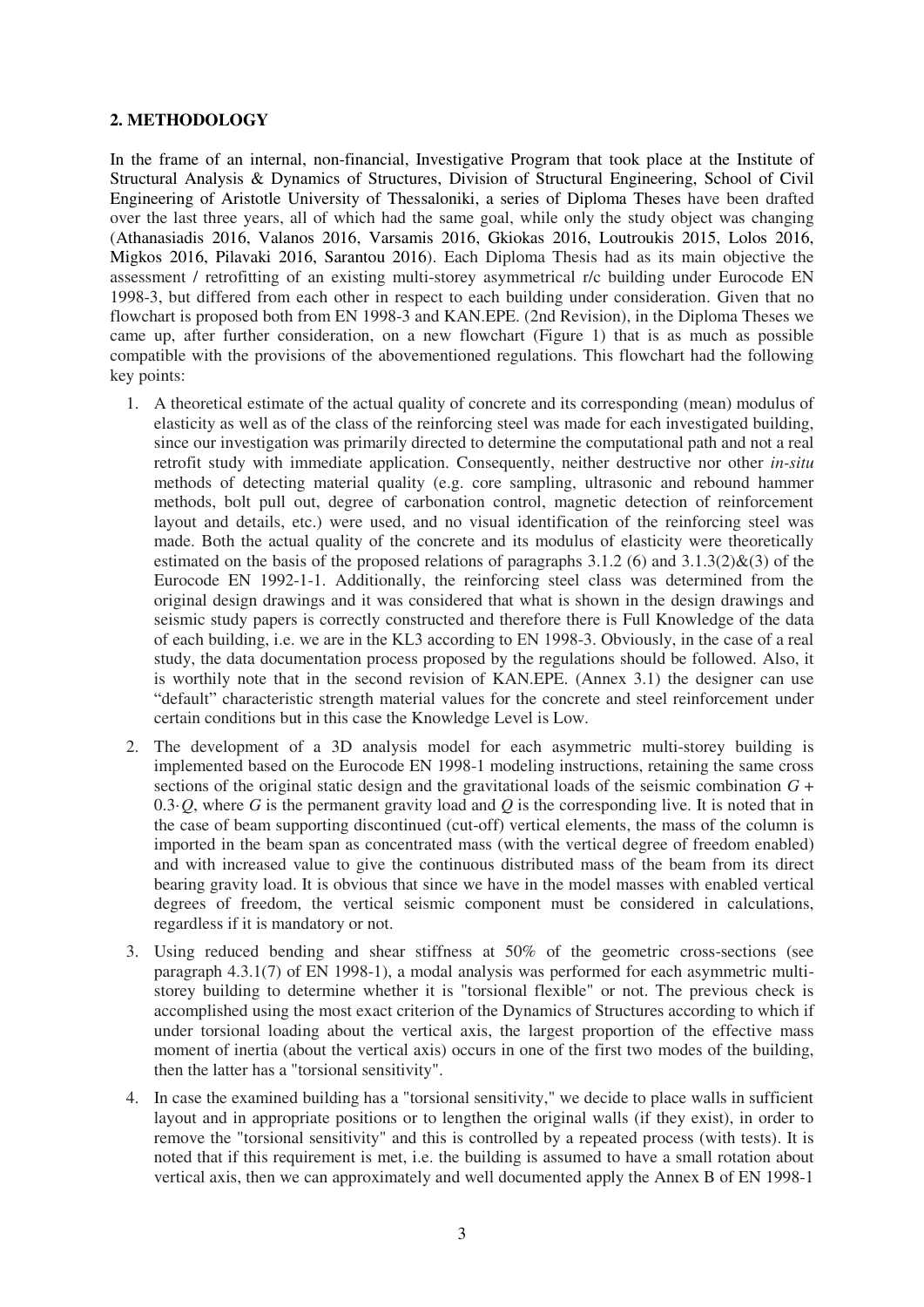to assess the seismic target displacement since the scientific documentation of this Annex refers only to multi-story planar frames. Indeed, according to paragraph 4.3.3.4.2.1(3) of EN 1998-1, it is stipulated that in torsional stiff buildings, two planar models can be used, one for each principal horizontal direction, thus paving the way for the application of Annex B ΕΝ 1998-1.

- 5. It is checked whether the building can be classified as a "wall-equivalent dual system" based on paragraph 5.1.2 of EN 1998-1. According to EN 1998-1, a building is classified as "wallequivalent dual system" if the shear resistance of the walls at the building base is between 50% and 65% of the total seismic resistance of the whole structural system. If additional walls are required (in relation to the fourth step), then we insert new walls or increase the length of those of the previous step (again with tests). Once this is implemented, then we are exempted from the mandatory insertion of the masonry infills in the model according to paragraph 5.9.1 of KAN.EPE. and this is particularly important for the calculation cost of the study. On the contrary, if the building cannot be described as "wall-equivalent dual system", then, on the one hand, the modeling of the masonry infills is mandatory (although, ultimately, only a few or reduced strength masonry infills will be inserted into the model due to their openings or to their slenderness (Bakalis 2013)) and, on the other hand, the non-linear analysis provides large horizontal displacements. This is due to the fact that the non-linear building model is very flexible since its elements have been supplied with their (very low) secant stiffness  $EI<sub>sec</sub>$  at yield. This sometimes triggers second-order phenomena (P-D) and need to address the associated problems.
- 6. After the aforementioned wall adequacy test carried out in the previous two steps, and after the above necessary walls are inserted into the building model, we proceed to the calculation of coefficients of deficiency *ρ* (paragraph 4.4.2(1)P of ΕΝ 1998-3) or *λ* (paragraph 5.5.1.1 of the KAN.EPE.) which are equal to the ratio  $D_i/C_i$  between the demand obtained from a linear analysis under the load seismic combination and the corresponding capacity for the *i*-th ductile primary element of the structure. For this purpose, it is necessary, according to the above regulations, to proceed with the analysis of the building and its «theoretical» dimensioning according to current code requirements (EN 1998-1), for both vertical gravitational loads and the design earthquake using a behavior factor  $q = 1.00$ , as is defined explicitly in paragraph 4.4.2.(2)P of ΕΝ 1998-3 or 5.5.1.1 of KAN.EPE. Additionally, mean value properties of the existing materials must be used (EN 1998-3 par. 2.2.1(4)P and KAN.EPE. par. 5.5.1.1) suitably modified according to the data reliability levels (KL). Then the above deficiency coefficient *ρ* or *λ* will be calculated in terms of reinforcement quantities. It should be noted that this analysis and dimensioning must be done in the model that already includes the necessary walls, to consider the redistribution of the stress on the various structural elements due to the insertion of the above walls. The requirements for thorough dimensioning are recommended to be taken for the medium ductility class (DCM) defined in EN 1998-1, as the building is existing and therefore there are inherent weaknesses, and consequently it is not possible to meet the stringent requirements of the high ductility class (DCH) that are defined by EN 1998-1 for new constructions. From this check, the above coefficient of deficiency  $\rho$  or  $\lambda$  is calculated for each critical cross-section. For each beam critical cross-section, the coefficient  $\rho$  is calculated twice, for tension of both the upper and lower beam fibers.

Since the maximum value of  $\rho$  or  $\lambda$ , indicating when the strengthening of a structural member is mandatory, is not defined by the regulations, the question arises as to what that value may be. However, in the comments of paragraph 5.5.1.1 of KAN.EPE., it is explicitly stated that a value of  $\lambda > 4$  indicates a "clear deficiency" while in paragraph 5.5.2.a is stated that if  $\lambda > 2.5$  it is forbidden to use linear static or dynamic analysis. The latter is also stated in paragraph 4.4.2(1)P of EN 1998-3 for the ratio  $\rho_{max}/\rho_{min}$ , if we assume  $\rho_{min} = 1$ . It should be noted that "the global behavior *q*-factor approach" of EN 1998-3 and of KAN.EPE. are the only linear (static or dynamic) methods that allow a global behavior factor greater than one. In the other two linear analysis methods of EN 1998-3 (lateral force analysis and modal response spectrum analysis) and of KAN.EPE. (elastic static and dynamic analysis with local ductility factors *m*) the global behavior factor that is used is one (Bakalis 2013). Also, in non-linear analysis methods, there is no sense of the behavior factor. Therefore, considering also the paragraphs 4.2(3)P and 2.2.2(3)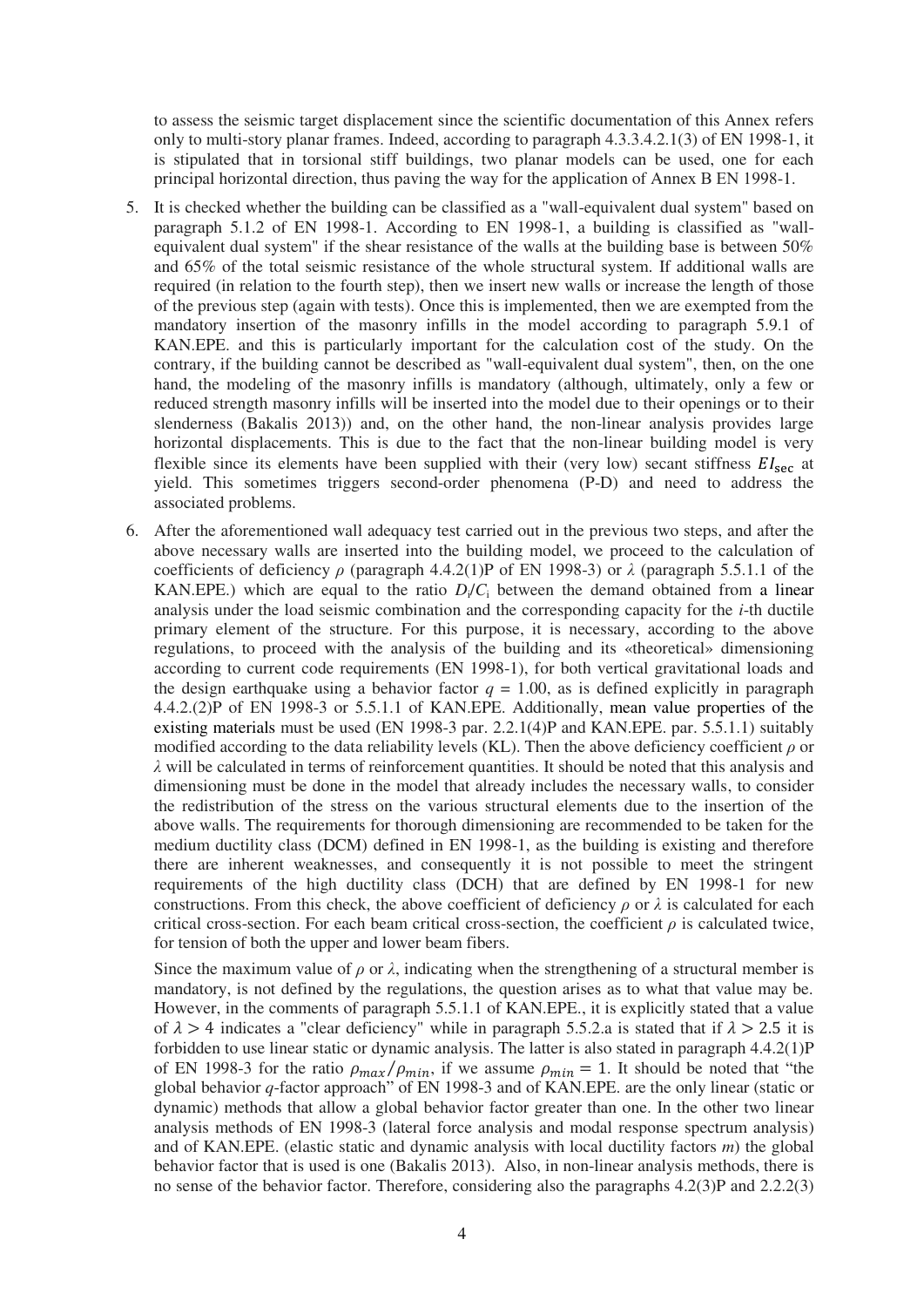for the Near Collapse (NC) limit state of EN 1998-3 and having in mind that in the strengthened building all requirements for both the ductile and brittle members will be satisfied, the maximum global behavior (*q*) factor that can be used in a linear method of analysis, in order to design the retrofitting of a building, cannot exceed 2.50, otherwise it would violate the *ρ* or *λ* <2.50 which should normally be applicable to each primary element of the structure. Therefore, indirectly we conclude that, in this case, the maximum acceptable value of  $\rho$  or  $\lambda$  is 2.50 which we will use in order to obtain the minimum possible sectional stress for the dimensioning of the reinforced concrete jackets and of the new added or original lengthening elements (walls).

- 7. The check of the normalized axial force  $(v<sub>d</sub>)$ , in the columns that were not found inadequate in the previous step, is assumed to be valid if  $v<sub>d</sub> < 0.65$  as defined in paragraph 5.4.3.2.1(3)P of the EN 1998-1 for the DCM. If a column does not satisfy this check, a reinforced concrete jacket must be used to prevent cross-column lateral dilation due to the increased compressive axial force.
- 8. The short columns (by location or nature) are checked. Frequently, for each planar frame considered, the conversion of at least one short column into a wall can degrade the problems encountered as it relieves the rest due to the active limitation of the horizontal diaphragm displacements. However, it should be noted that when the building is designed as a "wallequivalent dual system" according to paragraph 5.1.2 of EN 1998-1, the phenomenon of short columns development is degraded.
- 9. The reinforced concrete jackets for the strengthening of the (deficient) structural members and the new added (or lengthened) walls are dimensioned. To achieve this, the intended concrete jackets must be inserted into the building model (which already has the additional walls), provided of course that they are "mantles" of reinforced concrete which entails changing the cross-sections of the structural elements (as opposed to the case where fibre-reinforced polymers (FRP) are used and therefore the cross-sections are not changed). Then, a linear seismic analysis of the building with a maximum global behavior factor  $q=2.50$  (see step 6) is performed using the characteristic strength values of the materials. The results of this analysis are the minimum stress levels for dimensioning the reinforced concrete jackets and the new added (or lengthened) walls.
- 10. Both the new strengthened cross-sections and the initial cross-sections that did not show any deficiency were modeled with fiber elements in order to calculate the Moment-Curvature (*Μ*-*φ*) diagram of the cross-section (considering any possible bending plane) and the spatial diagram *P*-*M*3-*M*2 in biaxial bending with axial force. It is noted that the new hoops to be placed in the reinforced concrete jackets of the columns should satisfy the EN 1998-1 Equation (5.15) of the minimum mechanical volumetric ratio of the confinement steel in the critical cross-sections and since only perimetric hoops can be placed in the concrete jackets, sometimes Ø12/80 (mm) confinement hoops of class B500c or more must be placed. Accordingly, for the extreme columns at the edges of the walls, the Equation (5.20) of EN 1998-1 must be satisfied. It should be noted that the confinement hoops of reinforced concrete jackets must be known because they strongly affect the confinement concrete model of columns to be used immediately below. Thus, the examined cross-section must be separated into an unconfined and a confined concrete region, while there is also a question on whether (or not) to consider the original column crosssection to be confined (or unconfined). The latter usually has sparse hoops (not closed in most of old buildings) but now is encapsulated by the concrete jacket and therefore cannot be deformed transversely. In this phase, the mean material properties (suitably modified according to the data reliability levels - KL) are used, as well as the proposed model of confined concrete from Equations (A.6-A.8) of EN 1998-3 which are quite similar with the Equations (6.16-6.18) of the second revision of KAN.EPE.

The Moment-Curvature (*M*-*φ*) diagram must be converted to an equivalent elastoplastic-perfect by applying a reliable procedure (e.g. by Caltrans, to maintain the stability of the calculations in the non-linear analysis) from which the mean moment at yield  $M_{\rm v}$  and the mean curvature at yield  $\varphi$ <sub>v</sub> can graphically be found (which reflect the yield of the entire cross-section and not the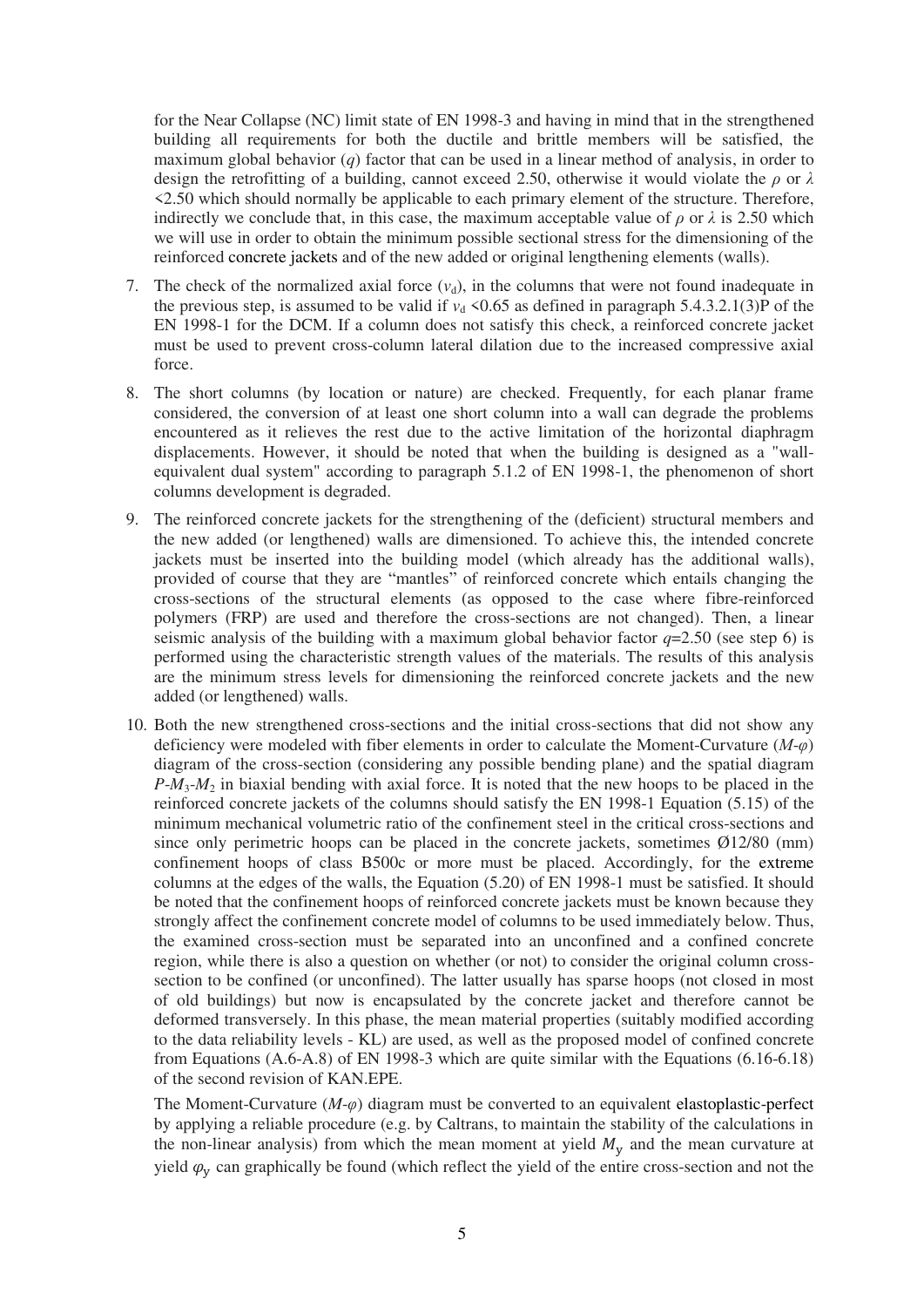beginning of yield of a steel reinforcement bar) as well as the available curvature ductility  $\mu_{\omega} = \varphi_{\rm u}/\varphi_{\rm v}$ . Here, care should be taken to ensure that there is sufficient curvature ductility (that is, as a recommendation, we can be satisfied if  $\mu_{\alpha} > 10$  although this limit is not mandatory for every cross-section case, especially for walls).

It is also recommended to use the capacity design procedure (in flexure and shear) for the dimensioning of all the concrete jackets in the vicinity of joints so that the plastic hinges always appear on the beams and not the columns. To accomplish this, the reinforced concrete jackets of all the beams should first be dimensioned, and then, having known the strength moments of the beams, the dimensioning of the reinforced concrete jackets of the columns should follow. Also, the joints of the building from which column or beam concrete jackets begin (concrete jackets joints) should be suitably strengthened to be able to transfer the growing stress from the deformation of the beams to the columns. Finally, it is clarified that the beam concrete jackets can be restrained at the ends of the beams or, in the case of beams supporting columns, in the vicinity of a discontinued (cut-off) supporting column, provided that the proper anchorage length of the reinforced concrete jackets is available (at least as long as twice the critical length of the beams, i.e.  $2h<sub>b</sub>$ , where  $h<sub>b</sub>$  is the height of the cross-section of the beam).

- 11. The elastoplastic-perfect capacity diagram of Moment-Curvature (*M*-*φ*) is converted into an elastoplastic-perfect capacity diagram of Moment-Chord Rotation  $(M-\theta)$ , where chord rotation  $\theta$ is defined as the slope of the shear length  $L<sub>v</sub>$  of the examined structural member end-section, i.e.  $\theta = \delta/L_v$ , where  $\delta$  is the displacement of the "free end" of the shear length  $L_v$  assuming that as an ideal cantilever. The available chord rotation  $\theta_{\rm v}$  at yielding and the available chord rotation  $\theta_{\rm u}$  at ultimate are determined by using appropriate Equations in EN 1998-3 (A.10-A.11 & A.1-A.3) and KAN.EPE. while the difference gives directly the available plastic chord rotation  $\theta_{\rm pl} = \theta_{\rm u} - \theta_{\rm y}$ . The later is theoretically equal to the available plastic rotation taking place within the plastic hinge length  $L_{\text{nl}}$ , i.e. theoretically equal to the integral of the plastic curvatures  $\varphi_{\text{nl}}$  in the plastic hinge length as can be calculated indirectly by the Equation (A.4) of EN 1998-3. The appropriate plastic hinge length  $L_{\text{pl}}$  is given by the Equation (A.9) of EN 1998-3.
- 12. A check is performed in order to prevent the possibility of a shear failure over the bending one. The shear strength  $V_R$  is calculated from Equations (A.12-A.16) of EN 1998-3. Given that the shear length  $L_v$  is known, which implies that a plastic hinge has already been developed at both ends of the structural element, the moment  $M_{V_R}$  at the extreme cross-section, when the shear force is equal to the shear strength, is easily calculated, i.e.  $M_{V_R} = V_R \cdot L_V$ . It must always be true that  $M_{V_R} \gg M_y$ , where  $M_y$  is the end cross-section plasticity moment from the elastoplastic-perfect diagram *Μ*-*φ*. It is noted here that the above check always tends towards the safety side in the case where plastic hinges do not develop at the ends of the column (due to the capacity design of concrete jackets, see step 10). Also, in this step, the classification of all structural elements (and behavior mechanisms) to ductile and brittle ones is performed. According to EN 1998-3, the former should be verified in terms of deformations while the latter in terms of strengths. An element is characterized as ductile when all the following apply:  $\mu_{\theta} > 2$  or  $\mu_{\phi} > 3$  and  $M_{V_R} \gg M_{V}$  and  $a_V = M/(V \cdot h) = L_V/h > 2$  according to the notes in paragraph 7.1.2.6 of KAN.EPE.
- 13. The secant stiffness at yield of an examined element cross-section is calculated from the equation  $EI_{\text{sec}} = (M_v \cdot L_v)/(3 \cdot \theta_v)$  in accordance with paragraph A.3.2.4(5) of EN 1998-3. Then, the numerical average of the  $EI<sub>sec</sub>$  values of the two element's end cross-sections for positive and negative bending is considered as the secant stiffness at yield of the structural element. The  $EI<sub>sec</sub>$  value, which is mandatory for all the main building structural elements from the beginning of the non-linear analysis, is considered to be constant over the entire shear length  $L<sub>y</sub>$ , which can be approximated to half the clear length of the structural elements under consideration, be it columns or beams (for shear walls, KAN.EPE. in paragraph 7.2.3 states that  $L<sub>v</sub>$  can be taken different in each floor, equal to half of the distance of its base section at each floor until the topmost section of the wall. Also, for beams with one direct supporting end,  $L_{\rm v}$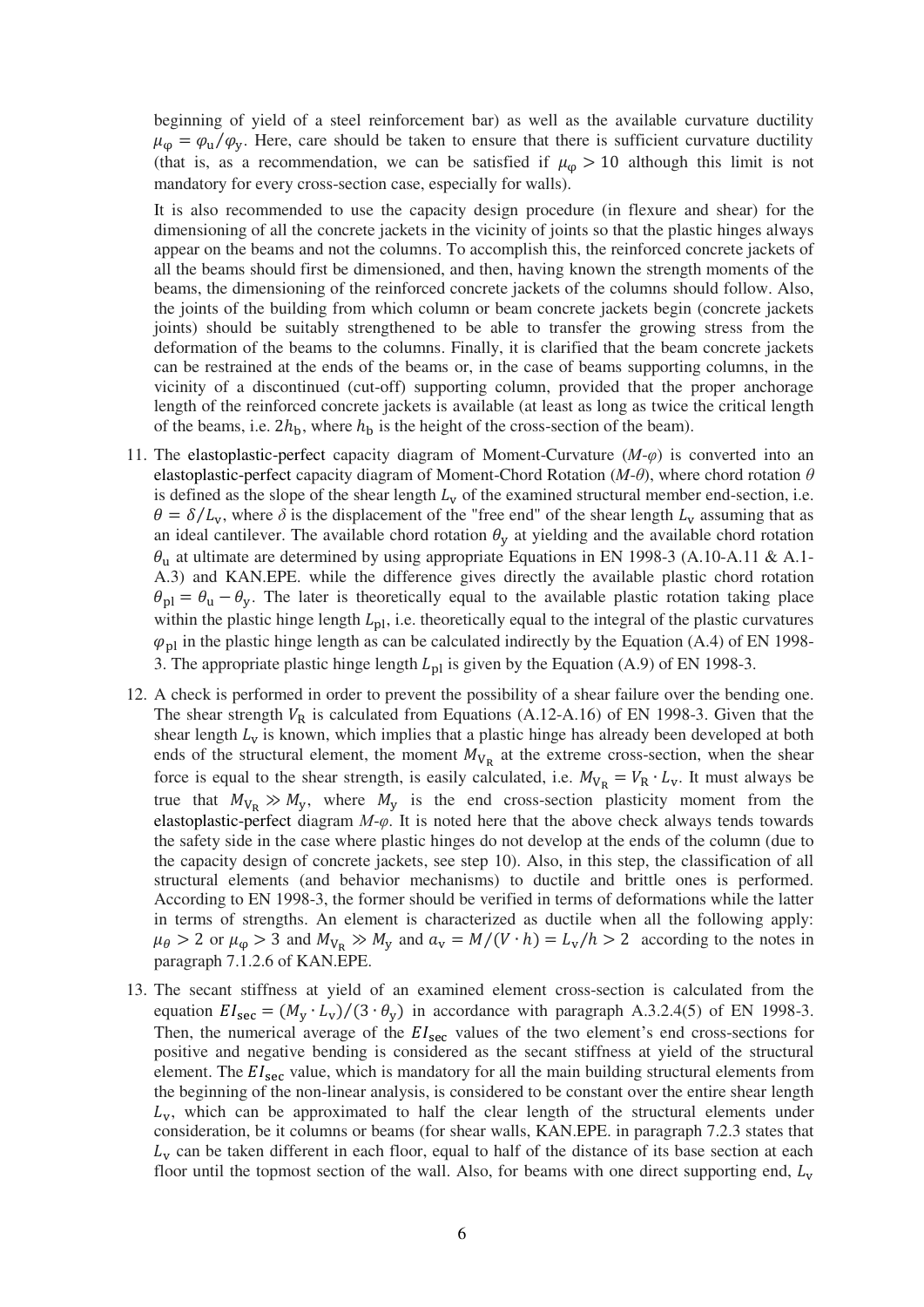may be taken equal to the total clear span of the beam). Here, of course, there is the contradiction "... why should we use in the model the secant stiffness at yield (and from the beginning of the analysis) in the case where plastic hinges cannot be developed at the ends of the examined column due to the capacity design?". Additionally, as is sometimes shown after the end of non-linear analysis, even in the state of imminent collapse, there are still many structural elements of the building that have not developed plastic hinges at both ends (and in several cases not even one). Thus, by introducing the secant stiffness at yield into all the main structural elements of the building, we obtain a particularly flexible model where the resulting displacements are always larger than the corresponding real ones even in the imminent collapse, while for the "Damage Limitation" performance level the deviation in displacements often appears particularly large. Therefore, for the higher seismic performance levels such as that of "Damage Limitation" and at performance levels that are even earlier (i.e. in the linear region), the non-linear analysis proposed by EN 1998-3 and KAN.EPE. gives very large displacements, sometimes unrealistic.

- 14. In this step, the necessary nonlinear static analyses of the buildings are performed. For this purpose, the non-linear building model is formed, providing all its elements with their secant stiffness  $EI<sub>sec</sub>$  at yield and inserting point plastic hinges at their end-sections. According to EN 1998-3, sixteen (16) non-linear static analyses must be performed along the appropriate (main) building directions. This is since we consider the point of application of the lateral static floor load displaced (relative to CM) by the accidental eccentricity  $e_{a,i} = \pm (0.05 \text{ or } 0.10) \cdot L_i$ , where  $L_i$  is the (main) dimension of the floor plan normal to the direction of the seismic action. Indeed, we have:
	- Two (2) examined main building directions (e.g.  $X \& Y$ ),
	- Two (2) floor locations of the lateral static loads along each main direction due to the accidental eccentricity,
	- Two (2) signs (+, -) of application of the lateral static floor loads according to paragraph 4.3.3.4.1(7)Ρ of ΕΝ 1998-1,
	- Two (2) vertical distributions of the lateral static floor loads (a "modal" one due to the fundamental building mode along the direction under consideration and a "uniform" one with loads proportional to mass regardless of elevation).

Therefore,  $2 \times 2 \times 2 \times 2 = 16$  non-linear static analyses of the "bare" building arise, as we have an exemption (according to paragraph 5.9.1 of KAN.EPE.) from the mandatory reception of masonry infills when we have a "wall-equivalent dual system" based on paragraph 5.1.2 of the EN 1998-1. From each non-linear static analysis, a capacity curve (diagram between Base Shear force and the control node (Top) Displacement) of the building along the direction under consideration is produced. The control node is usually the Mass Centre of the top floor.

It should be noted that, in each solution, the performance of the capacity design of the concrete jackets must be checked because sometimes computational plastic hinges are developed in the columns despite the capacity design of the concrete jackets joints. If this happens then the concrete jackets of the columns must be further strengthened.

It should also be noted that, according to EN 1998-1, the direction under consideration along which the lateral static floor forces should be applied must be the "main or appropriate" direction of the building (see 4.3.3.4.2.1(3), 4.3.1(5), 4.2.1.3(2), 4.3.3.2.3(2)P, 4.3.3.4.2.2(2)P, 4.3.3.1(7)  $\&$  (8) of EN 1998-1), but no information is given in EN 1998-1 on how these directions are defined in the case of multi-storey buildings with a random orientation of the vertical structural elements. Also, it's worth noting that the accidental eccentricity (that locates the lateral static floor loading) is not enough by itself to predict with safety the (real) coupling between the torsional vibrations (about vertical axis) with the translational ones. The previous issues are under investigation and remarkable conclusions have been drawn (Bakalis & Makarios 2017a,b,c).

15. Annex B of EN 1998-1 is implemented to evaluate the results of the 16 non-linear static analyses relative to the seismic demand. It is stressed here that it is necessary to define an ideal equivalent non-linear single-degree of freedom system to documented apply Annex B of EN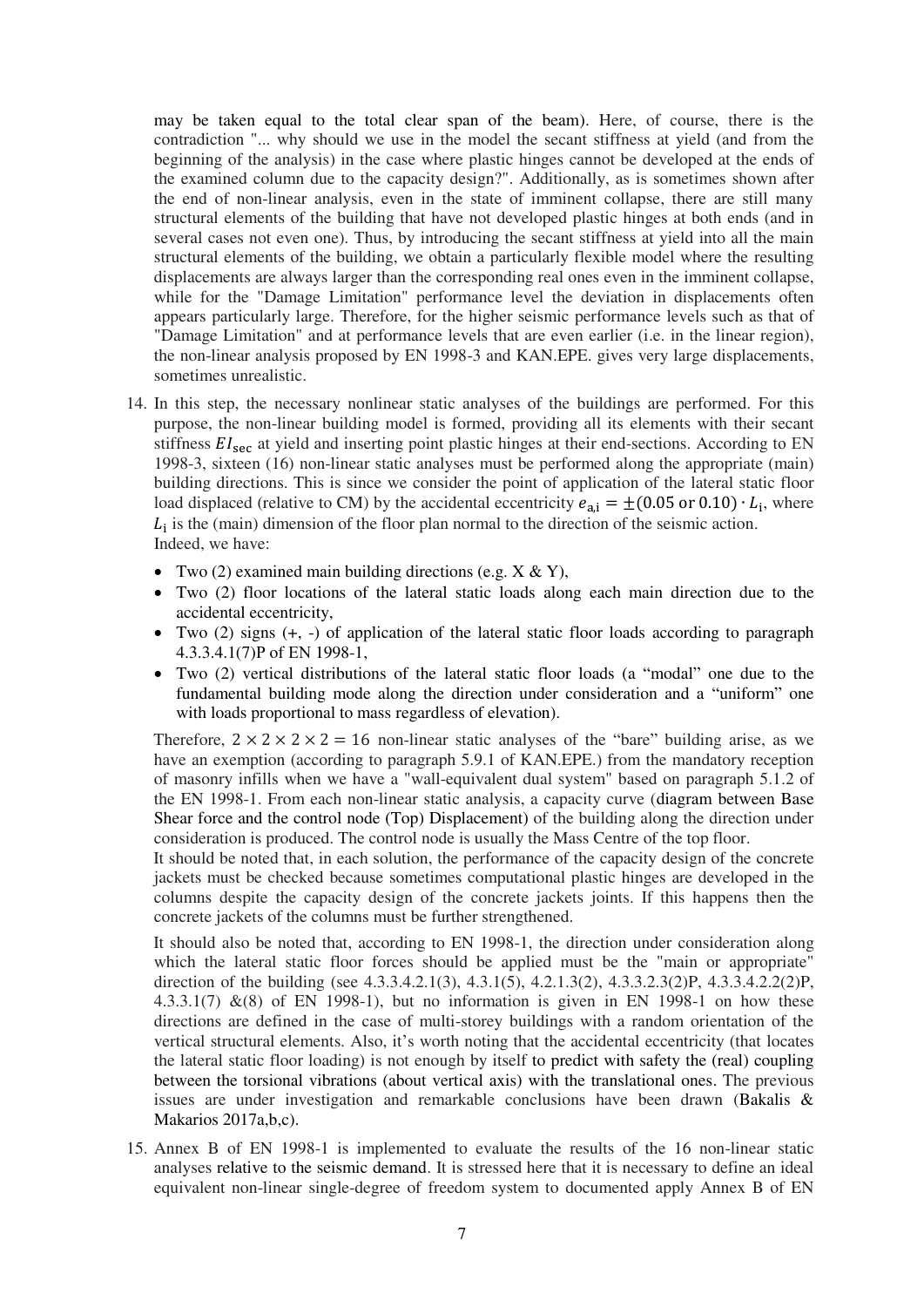1998-1. The lateral stiffness of this ideal SDOF system must be equal to the slope of the first branch of the building's capacity curve, as derived from each nonlinear analysis, and not with less inclination as proposed in Annex B since the secant stiffness at yield  $(EI_{\text{sec}})$  was assigned to all structural elements. Using this Annex, typical earthquakes (in terms of peak ground acceleration) that correspond to the three seismic performance levels of the building can eventually arise.

16. Finally, we can take a picture of the stress and displacements that develop due to the spatial action of the two horizontal components of the seismic action. According to paragraph 4.3.3.5.1(6) of EN 1998-1, it is stipulated that, although we are in the non-linear region, we must carry out a SRSS-type combination on the results of the separate non-linear static analyses that are already known, considering all possible combinations between the two seismic components of non-linear analysis. These combinations are implemented in that step of each non-linear static analysis where the target displacement (step 15) is achieved, and from the sixteen combinations -for each vertical distribution of lateral floor forces- the envelope is taken. Of course, combinations are generally banned in the non-linear region, but in this case an exception can be made for the stress values  $(M, Q, N, \sigma)$  because these values are less than or equal to their yield ones since they have developed in cross-sections that have not entered the non-linear region. However, it is by no means possible to apply the same SRSS combinations to the inelastic displacements and deformations, which are usually deep in the non-linear region. Eurocode EN 1998-1 does not distinguish this severe differentiation. For the latter displacements and deformations, no combination can yield the right results, whereas the use of simple linear superposition (instead of SRSS) is much closer to the real result. On the other hand, the corresponding proposals of KAN.EPE., regarding the spatial action of the earthquake, do not stand up to rational criticism and that's why we are not dealing here further with them.

# **3. ANALYSIS**

It is well known that in the non-linear static (pushover) analysis of a building, the pushover capacity curve, which is calculated in terms of "Base Shear" and "Top Displacement" of the building, plays the most important role. This diagram, according to Annex B of EN 1998-1, is converted into a "resistance diagram" of an elastoplastic-perfect ideal SDOF system which is supposed to be approximate "sufficiently equivalent" to the original building. This ideal SDOF system is mathematically necessary to be determined, to allow the use of the inelastic acceleration response spectrum in order to calculate the target displacement. The spectra, as is well-known, are defined exclusively in single-degree of freedom oscillators without having meaning in multi-degree of freedom systems if previously the latter do not convert mathematically into an equivalent SDOF system. At this point, it should be stressed that there are currently more precise procedures to define more successful ideal SDOF systems compared to this outdated proposed by Annex B of EN 1998-1 (Makarios 2005, Makarios 2009, Makarios and Asteris 2012, Makarios 2012a,b,c, Makarios 2013). Indeed, among others, an integrated and mathematically documented methodology, about the definition of an elastoplasticperfect ideal SDOF system that is sufficiently equivalent to the highly asymmetric multi-storey buildings with torsional sensitivity (Makarios 2009, Makarios 2012a), stands out. From this more precise definition, it follows directly, as a partial case, the usual case of the planar multi-storey frames which are dealt with in Annex B of the EN 1998-1. Returning to this research work, we have explored the possibility of developing normalized resistance curves of the examined buildings to have, if possible, global application irrespective of the structure. The proposed normalization (Figure 2) is done by the following procedure:

1. The top displacement  $u_{top}$  of the multi-storey building is divided by the total height  $H_{tot}$  of the building to provide the average Drift ratio  $(u_{\text{top}}/H_{\text{tot}})$  in elevation, where the height represents the distance of the last floor from the ground or from the ground floor in the case of an elevated basement and the top displacement corresponds to the displacement of the control node (i.e. the top floor node on which the lateral static force of the non-linear static procedure is applied, approximately CM).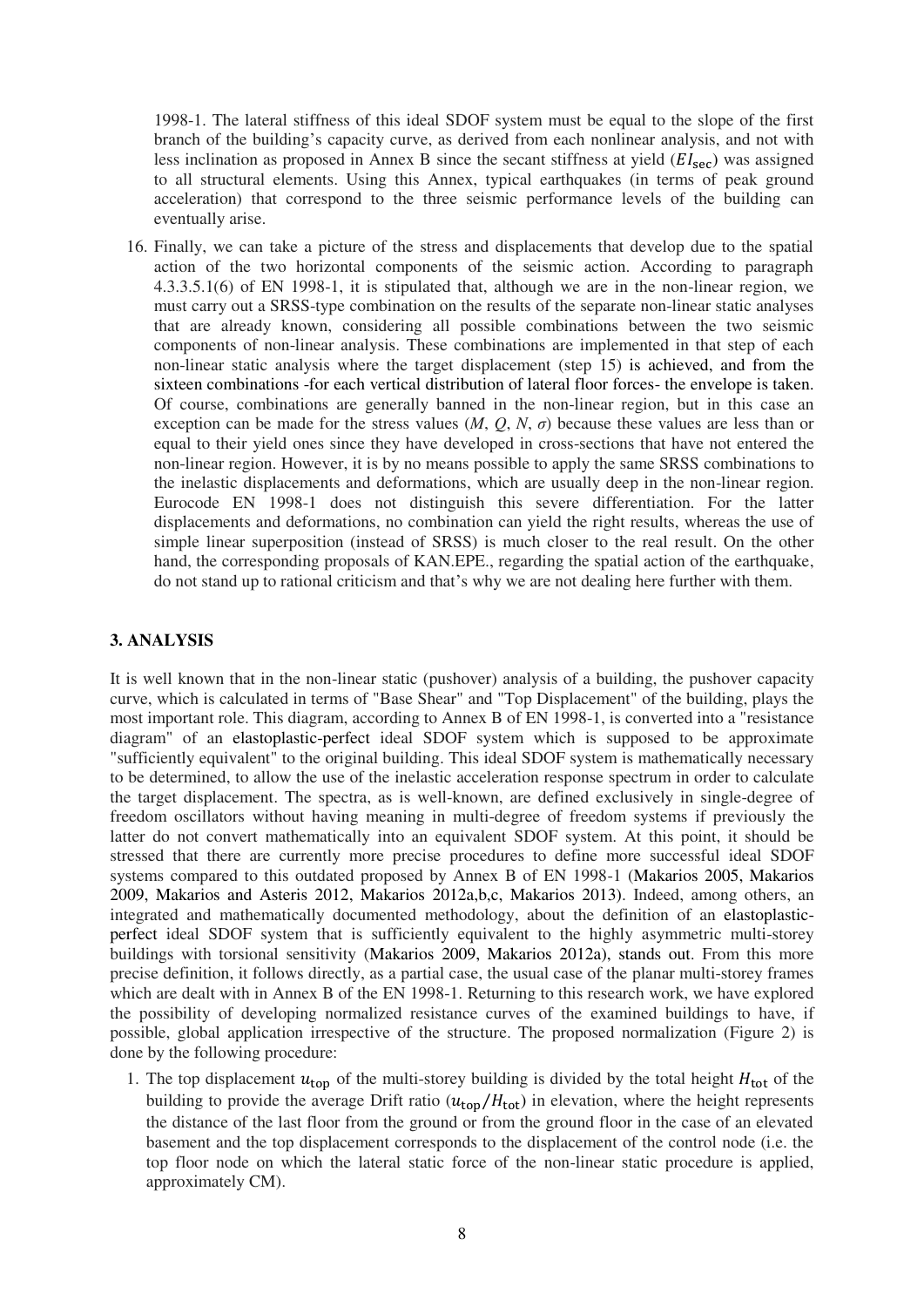2. Instead of the Base Shear, the peak ground acceleration (PGA) values are used. These values are calculated from the EN 1998-1 elastic acceleration spectrum and correspond to the performance levels of Damage Limitation (DL), Significant Damage (SD) and Near Collapse (NC). The PGA values are obtained in conjunction with Annex B of EN 1998-1, as shown in the following example.

Provided that we follow the flowchart proposed in this paper, using concrete grade C30/37 and steel B500c for the design of the reinforced concrete jackets and for buildings with a "wall-equivalent dual system" based on paragraph 5.1.2 of the EN 1998-1, it was observed that the dispersion of these normalized resistance curves of the retrofitted buildings is rather small. The yield displacement  $u_{top,y}$ of the Mass Centre at the top of the building ranges from  $0.0075 \cdot H_{tot}$  to  $0.0125 \cdot H_{tot}$ , with mean value  $0.010 \cdot H_{\text{tot}}$  and does not depend in particular on the age of the original building or on the number of floors, but mainly on the fundamental lateral period of the retrofitted structure (or, equivalent, from the lateral period of the ideal SDOF system -which is equivalent to the retrofitted real building- as defined in Annex B of the EN 1998-1). It is emphasized that the previous mean yield values concern non-linear building models with all their members supplied with their secant stiffness at yield  $EI_{\text{sec}}$ . If a more accurate non-linear static analysis is performed, considering the step-by-step change of the building stiffness, the mean Drift value at yield of the retrofitted buildings becomes approximately equal to 0.80%. The new diagram is shown in Figure 2 and allows us to know approximately and in advance the final seismic performance of a building by linear calculations only, if we retrofit it according to the Eurocode EN 1998-3 provisions following the flowchart that proposed in this paper. This information is particularly important for the owner of the building who aims at its seismic upgrading.



Normalized top displacement to the total building height (Drift)

*Note:* (a) The elements of NL models have been supplied with their secant stiffness at yield  $(EI)_{\text{sec}}$ . (b) More accurate NL models (e.g. with Fiber Hinges) provide a mean Drift at yield about 0.80%.

Figure 2. Mean elastoplastic-perfect diagram of the Peak Ground Acceleration (PGA) and the average Drift ratio  $(u<sub>ton</sub>/H<sub>tot</sub>)$  of the "as strengthened" r/c buildings.

The key point of the diagram (Figure 2) is as follows:

*Data*: Let's suppose that we have an asymmetric multi-storey r/c building of total height  $H_{tot} = 16$  m and of total lateral mass (of all floors)  $m_{\text{tot}} = 1200$  tn (kN  $\cdot$  s<sup>2</sup>/m). The two-uncoupled fundamental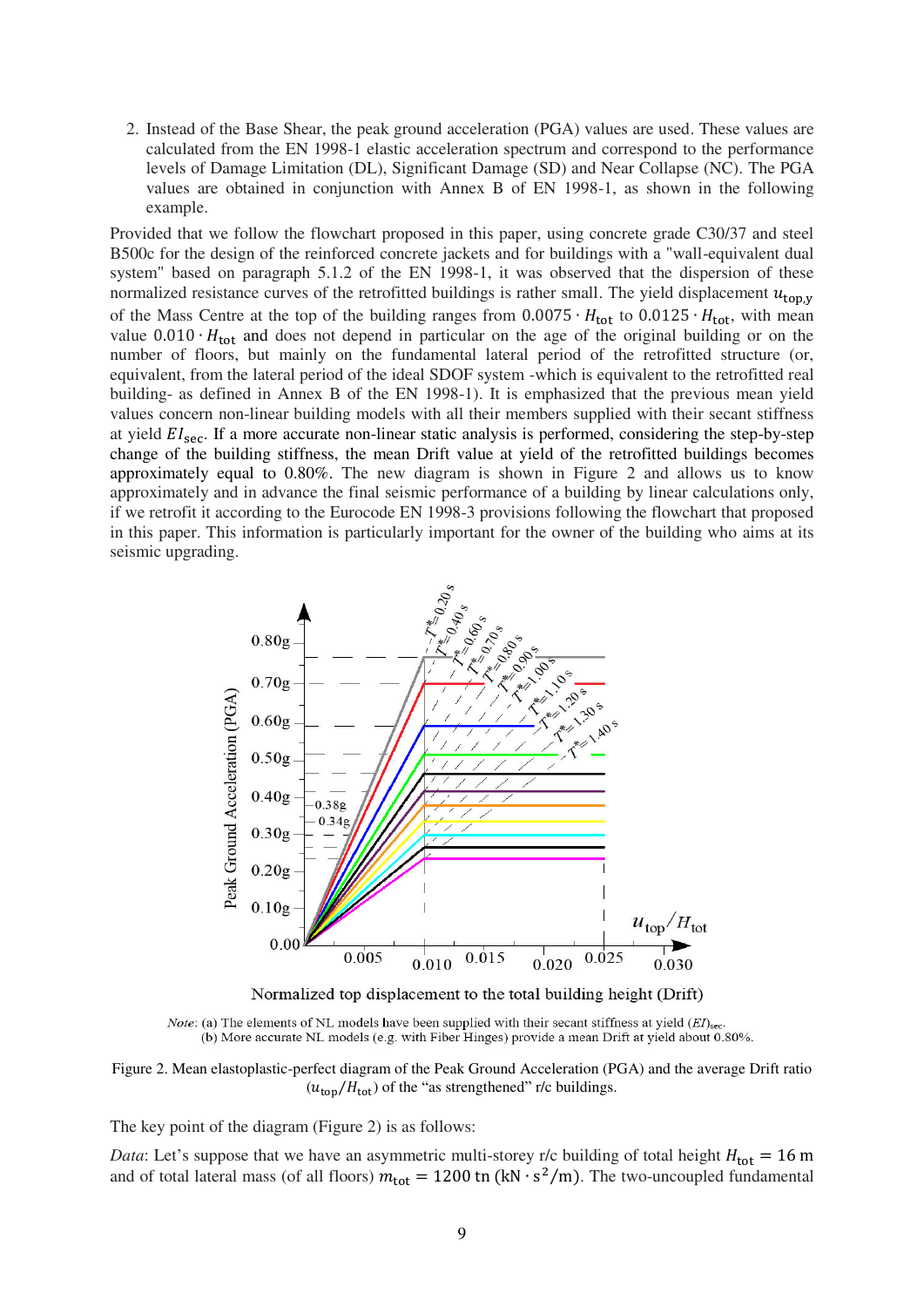lateral periods along the actual or fictitious principal axes X and Y of the building, after its retrofitting with walls and reinforced concrete jackets, are calculated as  $T_{\text{X,unc}} = 0.55$  s and  $T_{\text{Y,unc}} = 0.60$  s respectively. The uncoupled fundamental lateral periods  $T_{\text{X,unc}}$  and  $T_{\text{Y,unc}}$  of the retrofitted building are obtained by linear calculations (i.e. modal analysis) of the uncoupled model, along the actual or fictitious principal directions of the building, assuming effective (reduced) stiffness to 50% of the geometric element sections according to paragraph 4.3.1 (7) of Eurocode EN 1998-1. It is noted that, following the flowchart of the present study, the examined building is considered "torsional stiff" (i.e. it is not "torsional sensitive", see step 4 of the flowchart) and will always be characterized as a "wallequivalent dual system" according to paragraph 5.1.2 of EN 1998-1 and according to step 5 of the flowchart.

*Results*: From Figure 2 we can see the following:

1. the displacement at yield of the building,  $u_{top,v}$ , of the roof Mass Centre is estimated:

 $u_{\text{top.v}} = 0.010 \cdot H_{\text{tot}} = 0.010 \cdot 16 = 0.16 \text{ m}$ 

2. the ultimate displacement at failure of the building,  $u_{\text{ton,u}}$ , of the roof Mass Centre is estimated:

$$
u_{\text{top,u}} = 0.025 \cdot H_{\text{tot}} = 2.5 \cdot u_{\text{top,y}} = 2.5 \cdot 0.16 = 0.40 \text{ m}
$$

3. the effective lateral period  $T_X^*$  or  $T_Y^*$  of the ideal SDOF system (along the principal building directions) that is considered equivalent to the retrofitted real building according to Annex B of EN 1998-1, can be estimated by the following equations:

$$
T_X^* = \frac{T_{X,\text{unc}}}{\sqrt{0.30}} \quad , \qquad T_Y^* = \frac{T_{Y,\text{unc}}}{\sqrt{0.30}}
$$

The denominator  $\sqrt{0.3}$  satisfactorily reflects the consideration of the secant stiffness at yield  $EI_{\text{ser}}$  of all structural elements which is necessarily taken into account in the non-linear analysis according to the paragraph A.3.2.4(5) of Eurocode EN 1998-3. Therefore, the effective lateral periods  $T_X^*$  and  $T_Y^*$  are estimated:

$$
T_X^* = \frac{T_{X, \text{unc}}}{\sqrt{0.30}} = \frac{0.55}{\sqrt{0.30}} = 1.00 \text{ s} , \qquad T_Y^* = \frac{T_{Y, \text{unc}}}{\sqrt{0.30}} = \frac{0.60}{\sqrt{0.30}} = 1.10 \text{ s}
$$

- 4. From Figure 2, it follows that the peak ground accelerations that cause the yielding of the building will be  $a_{gX} = 0.38g$  for the X-seismic component and  $a_{gY} = 0.34g$  for the Yseismic component.
- 5. The spectral acceleration for the above two earthquakes according to the elastic spectrum of EN 1998-1 (for soil D,  $S=1.35$ ,  $n=1.00$ ,  $T_c=0.80$  s) is:

$$
S_{e,X} = a_{g,X} \cdot S \cdot \eta \cdot 2.5 \cdot \frac{T_C}{T_X^*} = 0.38g \cdot 1.35 \cdot 1 \cdot 2.5 \cdot \frac{0.80}{1.00} = 1.026g
$$
  

$$
S_{e,Y} = a_{g,Y} \cdot S \cdot \eta \cdot 2.5 \cdot \frac{T_C}{T_Y^*} = 0.34g \cdot 1.35 \cdot 1 \cdot 2.5 \cdot \frac{0.80}{1.00} = 0.918g
$$

6. Consequently, the two corresponding mean Base Shears that cause the yielding of the building can be estimated and then the pre-estimate of the mean elastoplastic-perfect resistance curve of the retrofitted building can be drawn (Figure 3):

$$
V_{o,X} = m_{\text{tot}} \cdot S_{e,X} = 1200 \cdot 1.026g = 12078.07 \text{ kN}
$$
  

$$
V_{o,Y} = m_{\text{tot}} \cdot S_{e,Y} = 1200 \cdot 0.918g = 10806.70 \text{ kN}
$$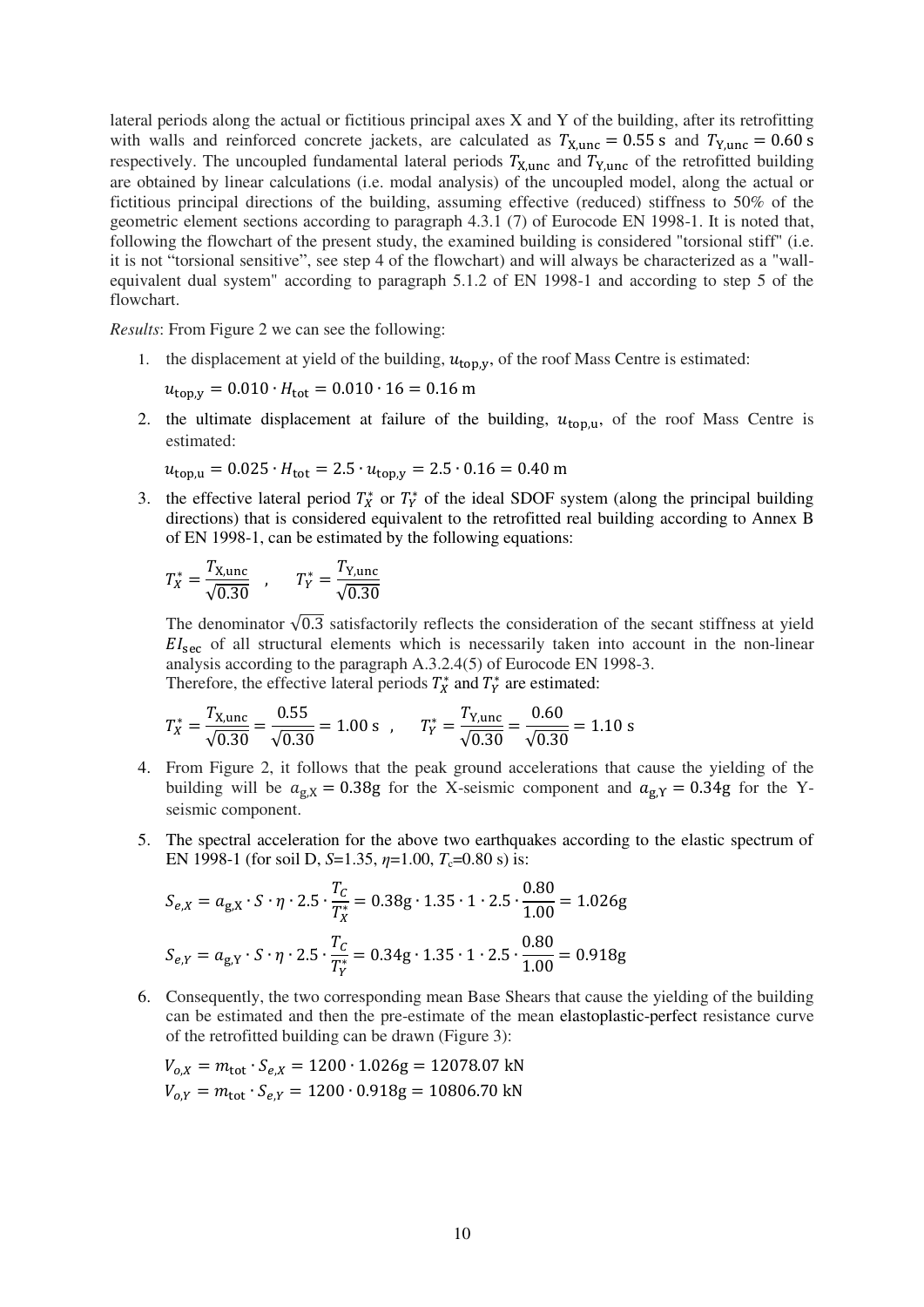

Figure 3. Pre-estimate of the mean elastoplastic-perfect capacity curve of the "as strengthened" r/c building With this way, a safe pre-estimate of the mean elastoplastic-perfect resistance diagram of the building under consideration (after the necessary strengthening interventions) is determined. This pre-estimate was based solely on the use of linear analyses but exploiting the results of this relevant work investigation with non-linear analyses.

# **4. CONCLUSIONS**

The current paper presented a new flowchart about the application of Eurocode EN 1998-3 and Hellenic Code of Structural Interventions (KAN.EPE. 2nd Revision). This new flowchart is trying to fill the gap of the above two regulations in order to increase the perception of the average Civil Engineer who is required to apply them perfectly. The proposed flowchart was implemented with absolute success in a series of design studies for the strengthening and assessment of the bearing seismic capacity of real, asymmetric, multi-storey r/c buildings in Greece, in the frame of a nonfinancial Investigative Program which took place in the Institute of Structural Analysis & Dynamics of Structures, School of Civil Engineering of AUTH. All the buildings examined had been designed by old seismic codes and present clear static deficiency according to the Seismic Performance Matrix set out in EN 1998-3. According to the flowchart, the most suitable retrofit measures for the examined buildings should be a combination of the following: (a) addition of new walls (or lengthening of existed ones) in order to characterize the buildings as "torsional stiff" and, at the same time, as "wallequivalent dual systems", (b) reinforced concrete jacketing of the deficient members. Afterwards, according to the flowchart, we can access the seismic performance of the "as strengthened" r/c buildings by non-linear static (pushover) analysis using a non-linear "bare" model without the reception of the masonry infills.

From the results of the non-linear static analyses that performed, a mean elastoplastic-perfect diagram between the Peak Ground Acceleration (PGA) and the average Drift ratio  $(u_{\text{top}}/H_{\text{tot}})$  of the elevation profile of the "as strengthened" r/c buildings was parametrically determined. Also, the systematic procedure, using only linear analysis and the previous diagram, to approximately pre-estimate the result of a retrofit intervention in any multi-storey r/c building by adding new walls and reinforced concrete jackets, is presented in detail. This information is particularly useful to the owner of the building, prior to the detailed design study for the strengthening interventions, in order to complete his strategic planning, to understand the effectiveness of the building strengthening scenario and ultimately to decide to implement or not the building retrofit interventions.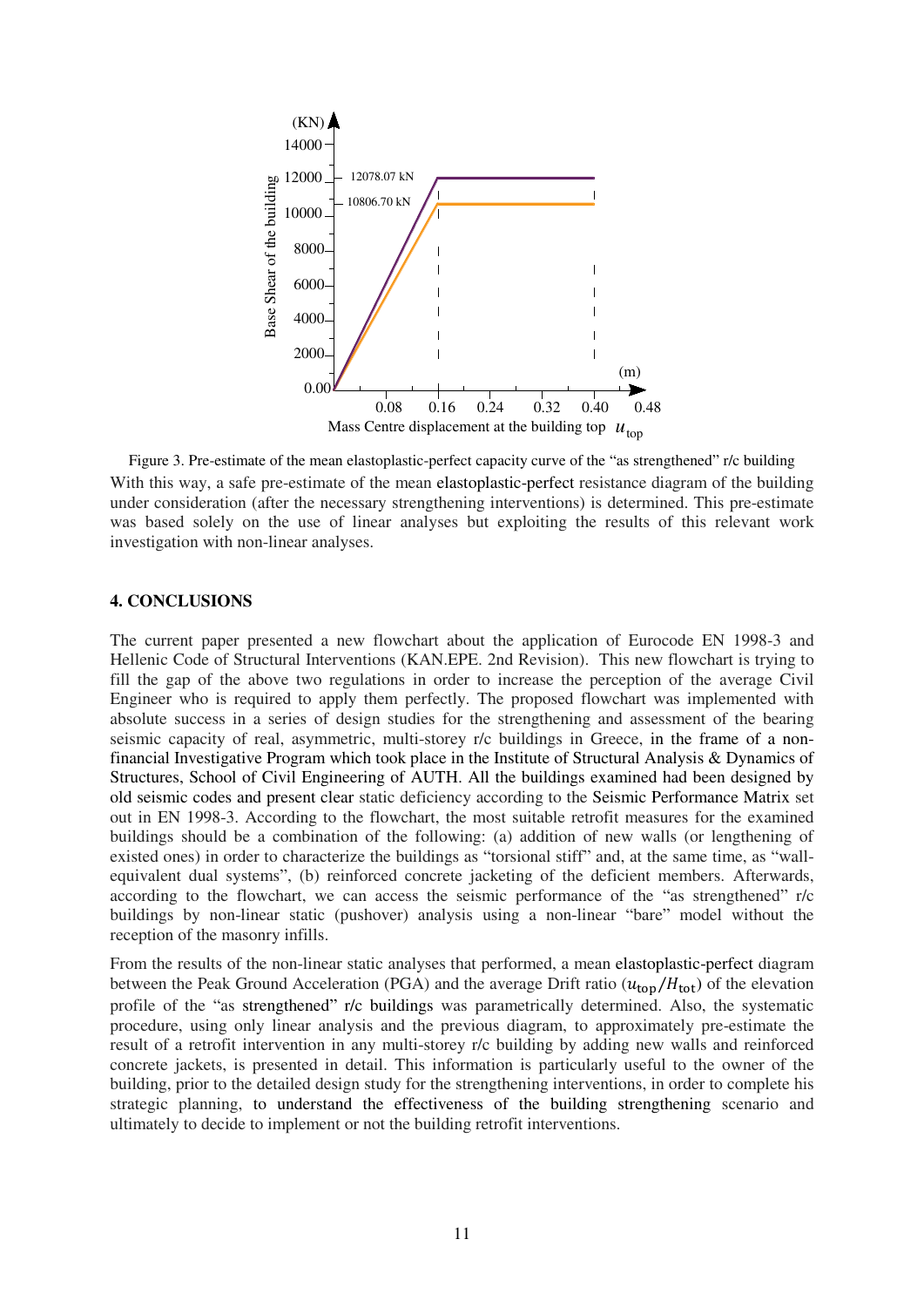### **5. REFERENCES**

Makarios T (2005). Optimum definition of equivalent non-linear SDF system in pushover procedure of multistory r/c frames. *Engineering Structures Journal* v.27, 2005, pp 814-825.

Migkos Κ (2016). Retrofit seismic study of an existing 7-storey structure with reinforced concrete jackets and seismic assessment by non-linear analysis according to EN 1998-3*, Diploma Thesis*, Institute of Structural Analysis & Dynamics of Structures, School of Civil Engineering of Aristotle University of Thessaloniki.

Pilavaki D (2016). Assessment of the seismic bearing capacity of an existing 7-storey asymmetric r/c structure and retrofit measures*, Diploma Thesis*, Institute of Structural Analysis & Dynamics of Structures, School of Civil Engineering of Aristotle University of Thessaloniki.

Sarantou A (2016). Retrofit study of a 5-storey asymmetric r/c structure with jackets and seismic assessment of the bearing capacity according to EN 1998-3*, Diploma Thesis*, Institute of Structural Analysis & Dynamics of Structures, School of Civil Engineering of Aristotle University of Thessaloniki.

Valanos G (2016). Seismic assessment of an existing 5-storey structure with non-linear methods according to ΕΝ 1998-3 and seismic retrofit, *Diploma Thesis*, Institute of Structural Analysis & Dynamics of Structures, School of Civil Engineering of Aristotle University of Thessaloniki.

Varsamis Χ (2016). Seismic retrofit study of an existing 6-storey r/c building with non-linear static (pushover) analysis, *Diploma Thesis*, Institute of Structural Analysis & Dynamics of Structures, School of Civil Engineering of Aristotle University of Thessaloniki.

Makarios T (2009). Equivalent Non-Linear SDF system of spatial asymmetric multistory buildings in pushover procedure. Theory & Applications. *Journal of the Structural Design of Tall & Special Buildings,* 18,7, (November 2009), pp 729-763.

Makarios T, Asteris P (2012). Numerical investigation of seismic behavior of spatial asymmetric multi-storey reinforced concrete buildings with masonry infill walls. Special Issue on "Advances in Infilled Framed structures: Experimental & Modelling Aspects. *The Open Construction & Building technology Journal*, HT-BO-TOBCTJ-0006. Suppl. 1-M8, pp 113-125.

Makarios T (2012a). The equivalent non-linear single degree of freedom system of asymmetric multi-storey buildings in seismic static pushover analysis, CHAPTER 6 of Book "*Earthquake Research and Analysis*" / Book 4th, ISBN 979-953-307-680-4.

Makarios T (2012b). Seismic non-linear static new method of spatial asymmetric multi-storey r/c buildings. *Journal of the Structural Design of Tall & Special Buildings,* DOI: 10.1002/tal.640, Vol. 21, Issue 11, November, pp 800–823.

Makarios T (2012c). Evaluation of the Seismic demand Chord Rotations of Structural Reinforced Concrete Members. *Journal of Frontiers in Geotechnical Engineering* (FGE), Volume 1, issue 1, December 2012, pp 1-8.

Makarios T (2013). Modelling of characteristics of inelastic member of reinforced concrete structures in seismic nonlinear analysis, CHAPTER 1 of Book "*Focus on Nonlinear Analysis Research*", Nova Science Publisher, Inc. April, pp1-41.

Loutroukis T (2015). Seismic retrofit & non-linear analysis of an existing building according to Eurocode EN 1998-3, *Diploma Thesis*, Institute of Structural Analysis & Dynamics of Structures, School of Civil Engineering of Aristotle University of Thessaloniki.

Lolos G (2016). Retrofit study and seismic bearing capacity assessment of a 9-storey asymmetric building using non-linear methods according to EN 1998-3, *Diploma Thesis*, Institute of Structural Analysis & Dynamics of Structures, School of Civil Engineering of Aristotle University of Thessaloniki.

Hellenic Code of Structural Interventions ΚǹΝ.ΕPΕ. (2017), "*Approval of Intervention Code on reinforced concrete buildings*", 2 η Revision, FΕΚ 2984/Ǻ'/30.08.2017.

Gkiokas G (2016). Investigation of the seismic capacity of a building using elastic & inelastic static methods, *Diploma Thesis*, Institute of Structural Analysis & Dynamics of Structures, School of Civil Engineering of Aristotle University of Thessaloniki.

EN 1998-3 (2005) (English): *Eurocode 8: Design of structures for earthquake resistance – Part 3: Assessment*